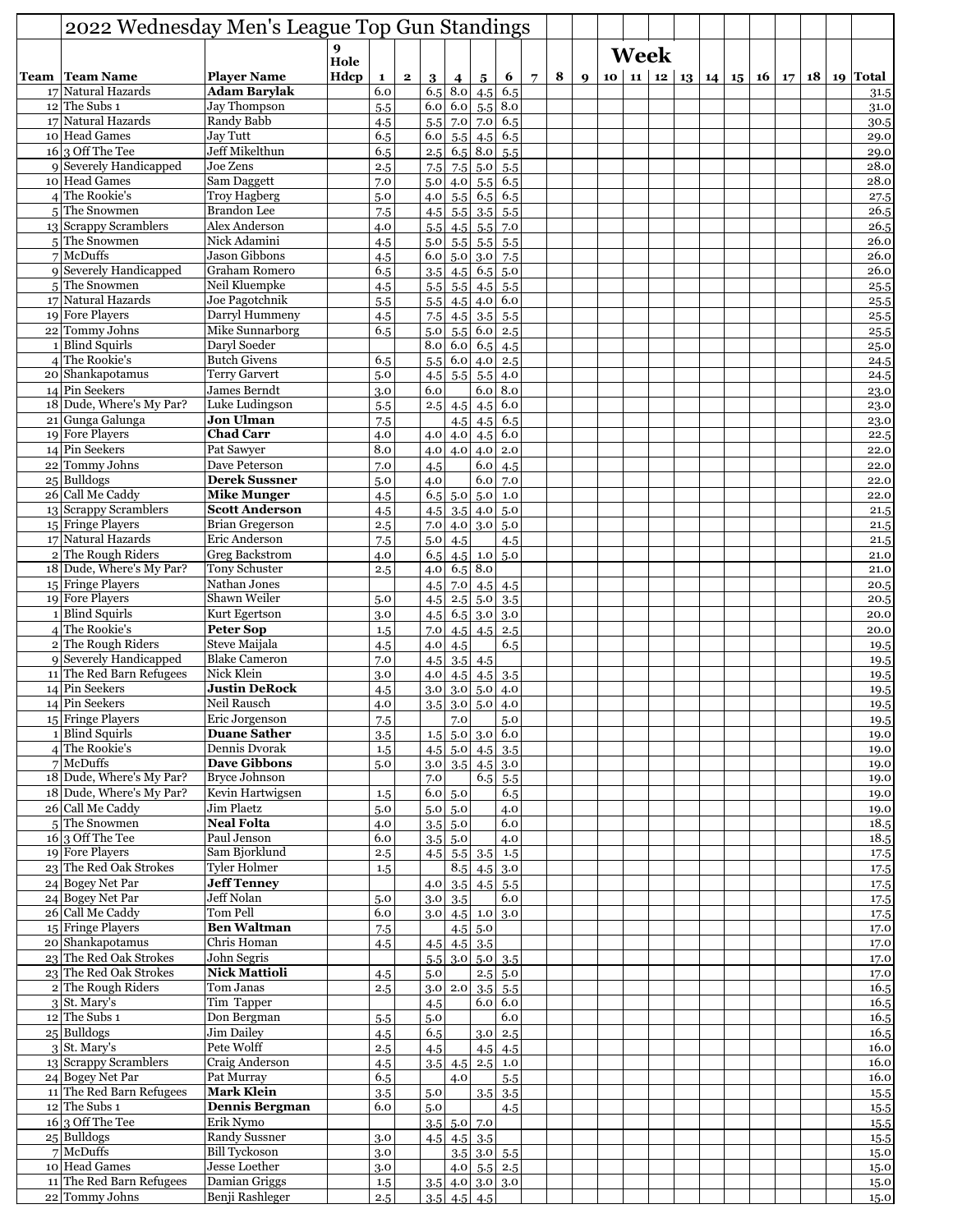| 23 The Red Oak Strokes                 | Justin Robinette                            | 4.5        | 5.5        | 2.5              |                 | 2.5               |  |  |  |  |  |  | 15.0         |
|----------------------------------------|---------------------------------------------|------------|------------|------------------|-----------------|-------------------|--|--|--|--|--|--|--------------|
| 2 The Rough Riders                     | <b>Harry DeBeer</b>                         | 6.0        |            |                  | $1.0$ 2.5 5.0   |                   |  |  |  |  |  |  | 14.5         |
| $12$ The Subs 1                        | <b>Jeff Baumeester</b>                      |            |            |                  | $5.0$ 4.5 $5.0$ |                   |  |  |  |  |  |  | 14.5         |
| 21 Gunga Galunga                       | <b>Andrew Hively</b>                        | 6.5        |            |                  |                 | $4.5 \,   \, 3.5$ |  |  |  |  |  |  | 14.5         |
| 26 Call Me Caddy                       | <b>Alex Sievers</b>                         | 1.0        | 2.0        |                  | $5.0$ 2.0 4.5   |                   |  |  |  |  |  |  | 14.5         |
| $3$ St. Mary's                         | John Maass                                  | 7.5        |            | 6.5              |                 |                   |  |  |  |  |  |  | 14.0         |
| 10 Head Games                          | <b>Brian Barnes</b>                         | 4.0        | 6.0        |                  | 4.0             |                   |  |  |  |  |  |  | 14.0         |
| 13 Scrappy Scramblers                  | Shawn Anderson                              |            | 4.0        | 5.0              |                 | 5.0               |  |  |  |  |  |  | 14.0         |
| $3$ St. Mary's                         | <b>Steve Hearne</b>                         | 3.0        | 5.0        | 5.5              |                 |                   |  |  |  |  |  |  | 13.5         |
| 6 Putt Pirates                         | <b>Steve Tisch</b>                          | 4.5        | 2.5        |                  | $2.5$ 4.0       |                   |  |  |  |  |  |  | 13.5         |
| 10 Head Games                          | <b>Peter Daggett</b>                        |            | 2.5        | 5.5              |                 | 5.5               |  |  |  |  |  |  | 13.5         |
| 11 The Red Barn Refugees               | Mark Milner                                 |            | 3.5        |                  | 6.5             | 3.5               |  |  |  |  |  |  | 13.5         |
| $25$ Bulldogs                          | <b>Jason Sinning</b>                        | 6.5        |            | $2.0\,$          |                 | 5.0               |  |  |  |  |  |  | 13.5         |
| 6 Putt Pirates                         | <b>Joey Sinkel</b>                          | 4.5        | 4.5        | 3.5              |                 |                   |  |  |  |  |  |  | 12.5         |
| $12$ The Subs 1                        | Herb Miller                                 |            | 3.5        |                  | 6.0   3.0       |                   |  |  |  |  |  |  | 12.5         |
| $3$ St. Mary's<br>$16 3$ Off The Tee   | <b>Rick Specken</b><br><b>Marty Schmidt</b> | 6.0        |            |                  | 6.0             |                   |  |  |  |  |  |  | 12.0<br>12.0 |
| 1 Blind Squirls                        | Mike Blazei                                 | 3.0<br>6.5 |            | 0.5              | 4.5             | $4.5$ 4.5         |  |  |  |  |  |  | 11.5         |
| 20 Shankapotamus                       | Warren King                                 |            |            |                  | 5.5   6.0       |                   |  |  |  |  |  |  | 11.5         |
| 24 Bogey Net Par                       | Jeff Engel                                  | 4.0        | 4.0        | 3.5              |                 |                   |  |  |  |  |  |  | 11.5         |
| 1 Blind Squirls                        | <b>Brent Fester</b>                         | 3.5        | 5.5        |                  |                 | 2.0               |  |  |  |  |  |  | 11.0         |
| 20 Shankapotamus                       | <b>Jeff Webb</b>                            |            |            |                  | 4.5             | 6.5               |  |  |  |  |  |  | 11.0         |
| 22 Tommy Johns                         | <b>Mike Kevitt</b>                          | 2.0        | 2.0        | 4.0              |                 | 3.0               |  |  |  |  |  |  | 11.0         |
| 6 Putt Pirates                         | <b>Tim Sonnek</b>                           | 5.0        |            | 5.5              |                 |                   |  |  |  |  |  |  | 10.5         |
| $7$ McDuffs                            | Dan Bane                                    |            |            |                  | $5.0$ 5.5       |                   |  |  |  |  |  |  | 10.5         |
| 8 Fore Play                            | John Weber                                  | 5.0        |            |                  | 5.5             |                   |  |  |  |  |  |  | 10.5         |
| $25$ Bulldogs                          | Mark Welch                                  |            | 3.5        | 2.0              |                 | 5.0               |  |  |  |  |  |  | 10.5         |
| $16 3$ Off The Tee                     | Dave Nordeen                                | 1.5        |            |                  |                 | $4.5$ 4.0         |  |  |  |  |  |  | 10.0         |
| $3$ St. Mary's                         | <b>Jack Delaney</b>                         |            | 1.5        | 5.0              |                 | 3.0               |  |  |  |  |  |  | 9.5          |
| 6 Putt Pirates                         | Jim Buffaro                                 |            | 5.5        |                  | 4.0             |                   |  |  |  |  |  |  | 9.5          |
| 22 Tommy Johns                         | <b>Jake Brown</b>                           |            |            | 4.5              | $2.5$ 2.5       |                   |  |  |  |  |  |  | 9.5          |
| $25$ Bulldogs                          | <b>Greg Hasper</b>                          |            |            |                  | 5.0   4.5       |                   |  |  |  |  |  |  | 9.5          |
| 6 Putt Pirates                         | Mike Welz                                   |            | 5.0        | 4.0              |                 |                   |  |  |  |  |  |  | 9.0          |
| $7$ McDuffs                            | Dave Sturgeon                               | 4.0        | 5.0        |                  |                 |                   |  |  |  |  |  |  | 9.0          |
| 9 Severely Handicapped                 | <b>Randy Nelson</b>                         | 2.0        | 1.0        | 3.5              |                 | 2.5               |  |  |  |  |  |  | 9.0          |
| 8 Fore Play                            | Chris Koelbs                                | 2.5        |            |                  | 6.0             |                   |  |  |  |  |  |  | 8.5          |
| 9 Severely Handicapped                 | Nick Wolff                                  |            |            |                  |                 | $3.5$ 5.0         |  |  |  |  |  |  | 8.5          |
| $12$ The Subs 1                        | Paul Shute                                  | 2.5        |            |                  | 6.0             |                   |  |  |  |  |  |  | 8.5          |
| 15 Fringe Players                      | Rich Hebl                                   |            | 5.0        |                  | 3.5             |                   |  |  |  |  |  |  | 8.5          |
| 21 Gunga Galunga<br>17 Natural Hazards | Jessie Jurrik<br>Derick Elev                | 3.5        |            |                  | $4.0$   1.0     |                   |  |  |  |  |  |  | 8.5          |
|                                        | <b>Bill McMullen</b>                        |            |            |                  | 8.0             |                   |  |  |  |  |  |  | 8.0          |
| 2 The Rough Riders<br>8 Fore Play      | Frank                                       |            | 3.0        |                  | 4.5             |                   |  |  |  |  |  |  | 7.5          |
| 8 Fore Play                            | Phil Krampf                                 |            | 5.0<br>5.0 |                  | 2.5             |                   |  |  |  |  |  |  | 7.5          |
| $3$ St. Mary's                         | Dave Lowenstein                             | 2.0        |            |                  |                 | 6.0               |  |  |  |  |  |  | 7.0<br>6.0   |
| 8 Fore Play                            | <b>Cory Lommel</b>                          | 6.0        |            |                  |                 |                   |  |  |  |  |  |  | 6.0          |
| 20 Shankapotamus                       | <b>Matt Bakker</b>                          | 6.0        |            |                  |                 |                   |  |  |  |  |  |  | 6.0          |
| 24 Bogey Net Par                       | Nick Ward                                   |            |            |                  | 6.0             |                   |  |  |  |  |  |  | 6.0          |
| $7$ McDuffs                            | Derek Elev                                  |            | 5.5        |                  |                 |                   |  |  |  |  |  |  | 5.5          |
| 18 Dude, Where's My Par?               | Dasuson Bobien                              | 5.5        |            |                  |                 |                   |  |  |  |  |  |  | 5.5          |
| 18 Dude, Where's My Par?               | Nate Uselding                               |            |            |                  | $5.5\,$         |                   |  |  |  |  |  |  | 5.5          |
| 24 Bogey Net Par                       | Andy Nolan                                  |            |            |                  |                 | 5.5               |  |  |  |  |  |  | 5.5          |
| 24 Bogey Net Par                       | Mike Hammerseng                             |            | 5.5        |                  |                 |                   |  |  |  |  |  |  | 5.5          |
| 24 Bogey Net Par                       | Tim Jandro                                  |            |            |                  | 5.5             |                   |  |  |  |  |  |  | 5.5          |
| 6 Putt Pirates                         | <b>Steve Huson</b>                          |            |            |                  | 5.0             |                   |  |  |  |  |  |  | 5.0          |
| 8 Fore Play                            | <b>Isaac Wales</b>                          |            | 5.0        |                  |                 |                   |  |  |  |  |  |  | 5.0          |
| 8 Fore Play                            | Luke                                        |            | 5.0        |                  |                 |                   |  |  |  |  |  |  | 5.0          |
| $16 \vert 3$ Off The Tee               | Chad Skartredt                              |            |            | 5.0 <sub>1</sub> |                 |                   |  |  |  |  |  |  | 5.0          |
| 23 The Red Oak Strokes                 | Jeremy Leif                                 | 5.0        |            |                  |                 |                   |  |  |  |  |  |  | 5.0          |
| 6 Putt Pirates                         | Jason McDonald                              | 4.5        |            |                  |                 |                   |  |  |  |  |  |  | 4.5          |
| 8 Fore Play                            | Chris Link                                  |            |            |                  | 4.5             |                   |  |  |  |  |  |  | 4.5          |
| 11 The Red Barn Refugees               | Mike Ibrahim                                | 4.5        |            |                  |                 |                   |  |  |  |  |  |  | 4.5          |
| $12$ The Subs 1                        | Jerry Smith                                 |            |            | 4.5              |                 |                   |  |  |  |  |  |  | 4.5          |
| 13 Scrappy Scramblers                  | <b>Rex Rewarts</b>                          | 4.5        |            |                  |                 |                   |  |  |  |  |  |  | 4.5          |
| 13 Scrappy Scramblers                  | Andrew Anderson                             |            |            |                  | 4.5             |                   |  |  |  |  |  |  | 4.5          |
| 14 Pin Seekers                         | Matt Sannes                                 |            |            | 4.5              |                 |                   |  |  |  |  |  |  | 4.5          |
| 15 Fringe Players                      | Nate Matti                                  |            | 4.5        |                  |                 |                   |  |  |  |  |  |  | 4.5          |
| 23 The Red Oak Strokes                 | Tevan                                       |            |            |                  | 4.5             |                   |  |  |  |  |  |  | 4.5          |
| 24 Bogey Net Par                       | Nate                                        | 4.5        |            |                  |                 |                   |  |  |  |  |  |  | 4.5          |
| 26 Call Me Caddy                       | <b>Matt Poling</b>                          |            |            |                  | 4.5             |                   |  |  |  |  |  |  | 4.5          |
| 20 Shankapotamus                       | Doug                                        |            | 4.0        |                  |                 |                   |  |  |  |  |  |  | 4.0          |
| 20 Shankapotamus                       | Andy Corbo                                  |            | 2.0        |                  |                 | 2.0               |  |  |  |  |  |  | 4.0          |
| 24 Bogey Net Par                       | Josh Behrendt                               |            |            |                  | 4.0             |                   |  |  |  |  |  |  | 4.0          |
| $3$ St. Mary's                         | Willy Komarek                               |            |            | 3.5              |                 |                   |  |  |  |  |  |  | 3.5          |
| $3$ St. Mary's                         | <b>Bill Komerick</b>                        |            |            |                  | 3.5             |                   |  |  |  |  |  |  | 3.5          |
| $7$ McDuffs                            | Gerry Smith                                 |            |            |                  |                 | 3.5               |  |  |  |  |  |  | 3.5          |
| 15 Fringe Players                      | <b>Brent Jones</b>                          |            |            |                  |                 | 3.5               |  |  |  |  |  |  | 3.5          |
| 18 Dude, Where's My Par?               | Chad Moreno                                 |            |            | $3.5\,$          |                 |                   |  |  |  |  |  |  | 3.5          |
| 21 Gunga Galunga                       | Mike                                        | 3.5        |            |                  |                 |                   |  |  |  |  |  |  | 3.5          |